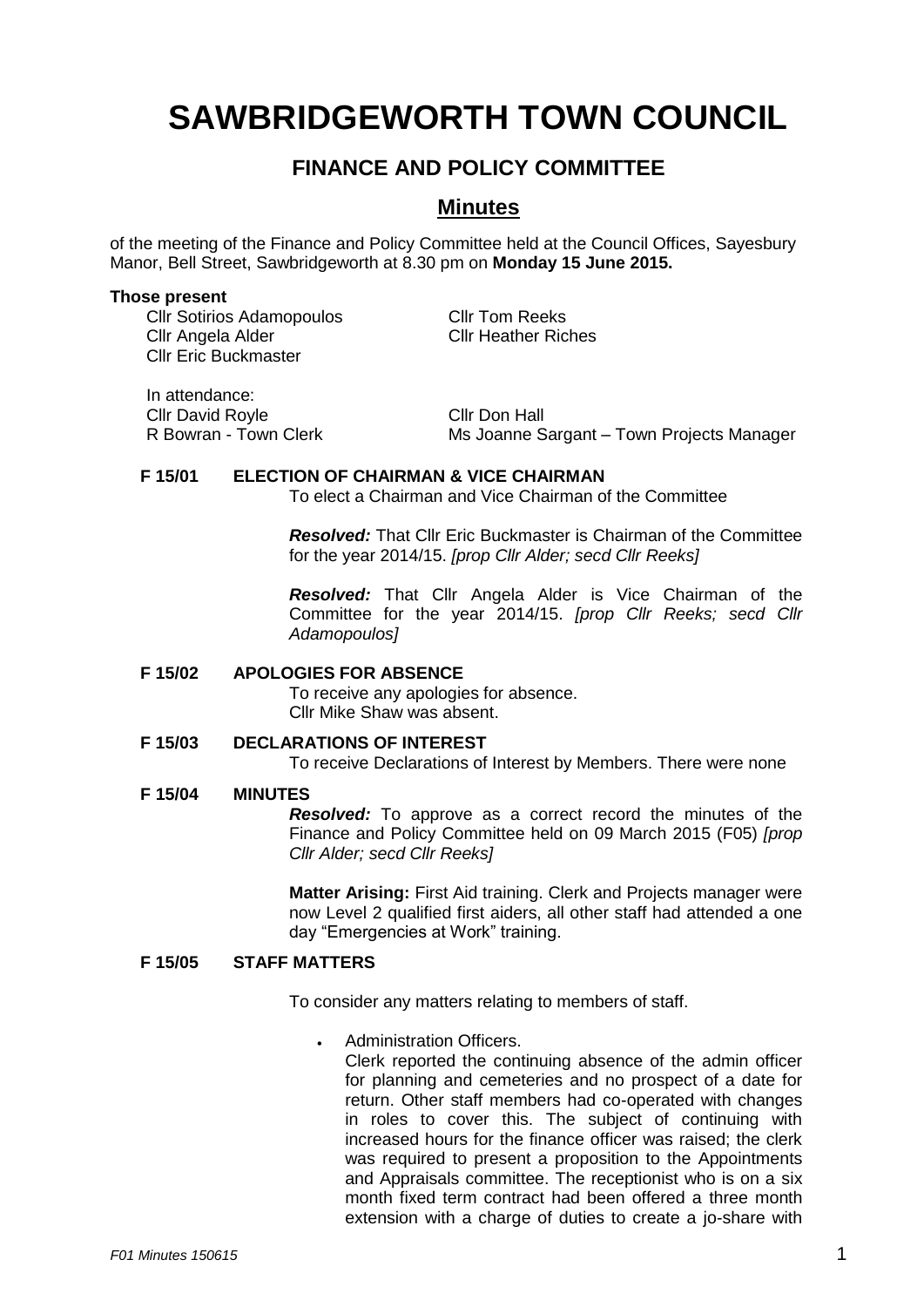the returning community bus driver.

Community Bus Drivers

The returning driver, after a ten week absence through medical reasons is being reintroduced to work by a job sharing scheme which will take account of her present condition. Our longest serving community bus driver has now reached the age of 65 and has advised his imminent retirement. We have employed a retired coach driver on a casual basis to help through this period.

- Grounds Staff Are very busy and are not helped by several machinery breakdowns and the use of the groundsman for relief bus driving duties.
- Pensions Provision

Clerk advised that four members of staff wished to take up the option of joining a pension scheme. He advised the high employer's contribution that membership of the LGPS involved. He advised the availability two alternative schemes, NEST and Pensions for People, which were less expensive but provided less benefit. There is an issue of potential discrimination between existing pension scheme members and those wishing to join. Clerk was required to investigate further and report to the F&P committee.

#### **F 15/06 FINANCE MATTERS**

To consider any matters relating to the finances and year end arrangements of the Council

- Clerk advised members of the visit of the Internal Auditor on 12 June 2015 and presented a summary of her audit notes together with the Clerk's recommendations on four points. *Resolved:* That these be accepted. *[Prop Cllr Alder; Secd Cllr Reeks]*
- Clerk advised members of the Annual Return for 2014/15. **Recommended:** that they be adopted by full council. *[Prop Cllr Alder; Secd Cllr Reeks]*
- To consider future banking arrangements. Clerk advised that after contacting Nationwide, Barclays and Unity Trust banks, there was no significant advantage in transferring the current account to any of them and proposed retaining the status quo. This was agreed.
- To advise members of investments made since March 2014 and to consider investment policy for 2014/15. Clerk advised that Saffron Building Society had closed the Bond Account that we have held and the residual investment now earned 0.75% pa interest. It was agreed that further researches should be carried out.

#### **F 14/07 POLICY MATTERS**

To consider any matters relating to Policy for the future